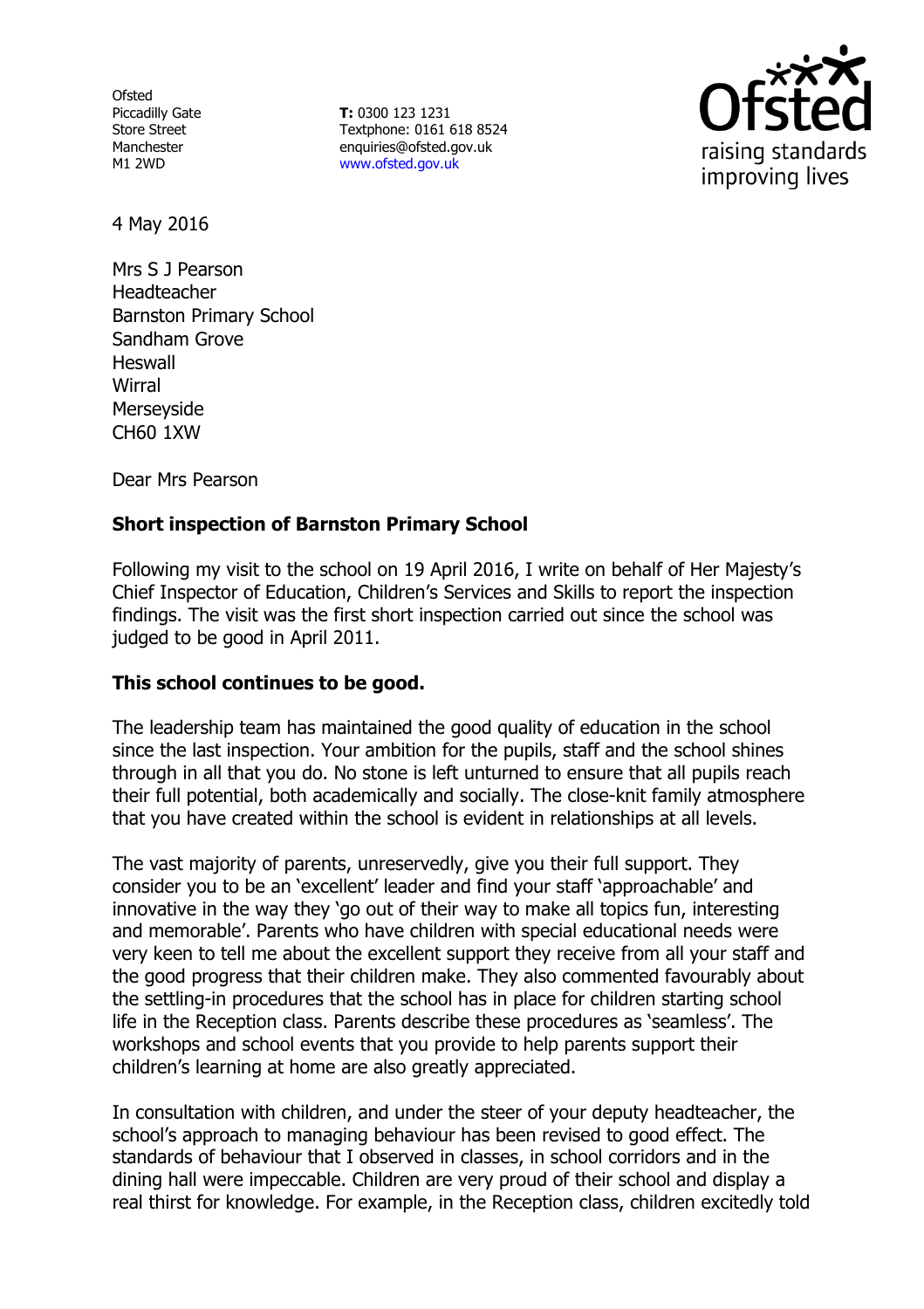

me about the story they were writing. Others giggled with delight as they very carefully used tweezers to pick up very small objects, while their friends were solving mathematical problems and engaging in meaningful role play. Children enjoy being members of school councils and the responsibility it brings. I was particularly impressed by a 'human rights' council, which is run by Year 6 pupils. Under their leadership, pupils explore topics such as racism, homophobic bullying and the refugee crisis. British values are very well embedded, ensuring that pupils are equipped with the skills to be responsible citizens in modern Britain.

At your last inspection a number of issues were raised which you and your staff team have addressed. As a result, staff make better use of assessment systems to ensure that the needs of most groups of pupils are met. The quality of marking is good and pupils are provided with guidance on how to improve their work. Basic skills in literacy, numeracy and information and communications technology (ICT) are now embedded into the curriculum.

# **Safeguarding is effective.**

High priority is put on keeping pupils safe. The leadership team has ensured that all safeguarding arrangements are fit for purpose and records are detailed and of high quality. All your staff, including those with responsibility for safeguarding and recruitment, have completed appropriate training. Staff talked to me confidently about procedures they would follow should they be concerned about a pupil's welfare. They are also aware of risks such as radicalisation and child sexual exploitation. The school site is safe and the identification of visitors is closely checked. The single central record is compliant and meets current requirements. You recognise the link between poor attendance and potential safeguarding issues. As a result, attendance is closely monitored.

Children told me that they feel safe in school and that instances of bullying are rare. They are aware of the different types of bullying, and of e-safety. Assemblies and 'circle time' are used to good effect to make pupils aware of keeping themselves safe.

### **Inspection findings**

- You are relentless in your pursuit of excellence. I soon became very aware that you have a clear understanding of your school's strengths and priorities for improvement. You communicate your vision of the school to your staff in a calm and encouraging manner. Under your leadership all groups of pupils, including the most able, make good progress in their learning. However, from observing lessons, looking at samples of pupils' work and listening to pupils read, we agreed that those pupils who grasp new concepts quickly are not always given enough challenge to deepen their learning further.
- Your staff work well as a team and morale is high. You ensure that talent within your staff team is nurtured. Staff commented that Barnston Primary is a 'fantastic school' where 'everyone is encouraged to achieve their best'. Newly qualified teachers also told me of the good levels of support they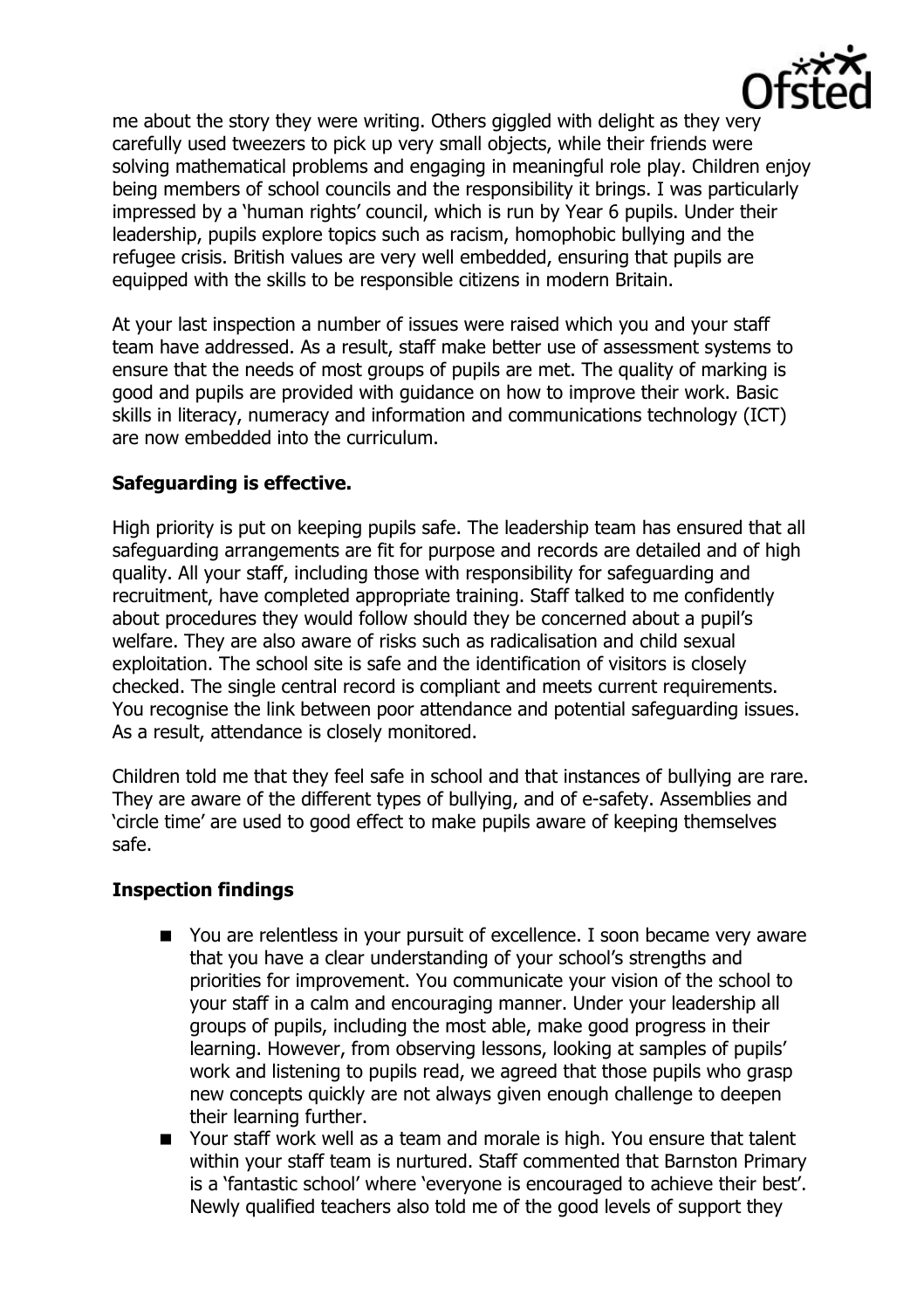

are afforded.

- The quality of teaching is closely monitored through formal lesson observations, book scrutinies and learning walks. Teachers appreciate the helpful advice that you offer them to develop their skills alongside the available training opportunities. The peer-coaching system enables more experienced staff to share their skills with those newer to the profession.
- You monitor the performance of teaching assistants with the same rigour. They are a valuable asset to your school. However, we both agree that they are not always well deployed at the beginning of a lesson, specifically in key stage 1.
- Subiect leaders are passionate about their curriculum areas of responsibility and offer you good levels of support. The roles of the literacy and numeracy coordinators are well embedded. However, the roles of some other new foundation subject leaders are not as well developed.
- You work effectively with a group of schools locally and as far afield as Cumbria to challenge each other and share good practice. Working with these schools you have taken a lead role in devising an assessment system without levels. This system is being implemented in your school and helping teachers to show progress in pupils' learning, in line with current guidelines.
- The number of disadvantaged pupils attending your school is low. Therefore, published data for this group of pupils is too limited to make meaningful comparisons. However, you ensure that the pupil premium money is spent wisely to provide academic support. The school's tracking system shows that these children make good progress, perform as well as their peers and they take an active part in all that the school has to offer.
- The school website is easy to navigate, bright and informative. Parents find it a useful source of information. However, in some areas we agree that it is not compliant; the special educational needs (SEN) information report has not been updated since 2014 and governors' pecuniary interests and a record of attendance at board and committee meetings over the last academic year have been omitted. Furthermore, information on the curriculum for each year group and subjects lacks some detail.
- Governors know the school well and are clear about its strengths and where it needs to improve further. They offer you support and challenge in equal measure.

# **Next steps for the school**

Leaders and those responsible for governance should ensure that:

- $\blacksquare$  the most-able pupils are consistently challenged with work that deepens their learning
- the roles of new subject leaders are embedded to ensure that they have a greater impact on teaching
- teaching assistants, specifically at key stage 1, are deployed effectively at all times to support pupils in their learning
- $\blacksquare$  the website is compliant and is regularly monitored to ensure that it remains so.